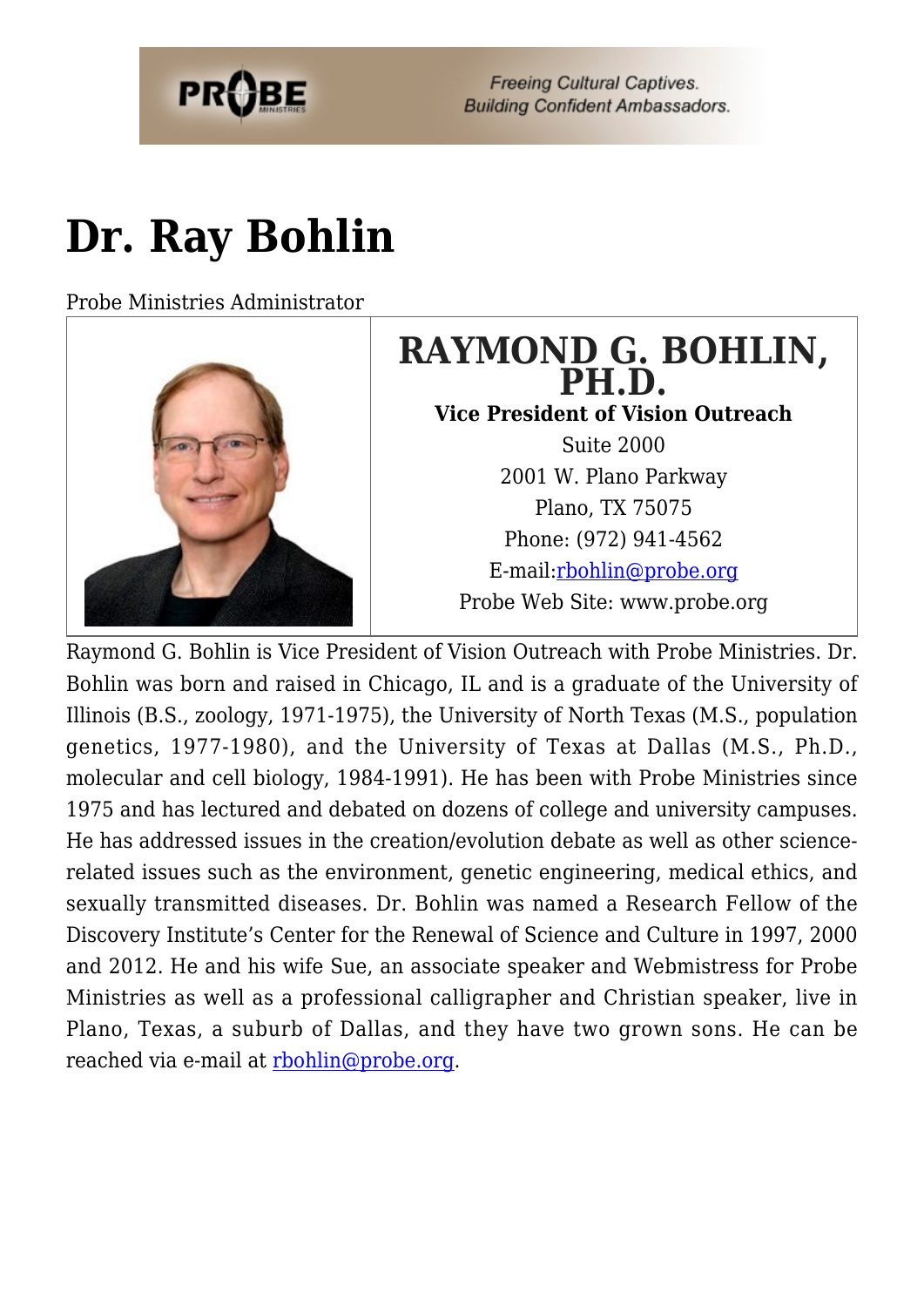

### **PUBLICATIONS**

- Bohlin, Raymond G. and Beitinger, Thomas L., 1979. Heat exchange in the aquatic salamander, Amphiuma means. *J. Thermal Biology* 4:63-67.
- Bohlin, Raymond G. 1981. "Sociobiology: Cloned from the Gene Cult." *Christianity Today*, January 23, 25(2):16-19.
- Bohlin, Raymond G. 1981. "Evolution Society Digs In Against the Creationists." *Christianity Today*, September 18, 25(16):41.
- Bohlin, Raymond G. and Zimmerman, Earl G. 1982. Genic differentiation of two chromosome races of the Geomys bursarius complex. *Journal of Mammalogy* 63:218-228.
- Anderson, J. Kerby and Bohlin, Raymond G. 1983. Genetic Engineering: the Evolutionary Link. *Creation Research Society Quarterly*, 19: 217-219.
- Bohlin, Raymond G. and Anderson, J. Kerby. 1983. The Straw God of Stephen Gould. *Journal of the American Scientific Affiliation* 35(1): 42-44.
- Lester, Lane P. and Bohlin, Raymond G. 1984. *The Natural Limits to Biological Change.* Probe Books, Richardson, TX 75081.
- Bohlin, Raymond G. 1991. Complementation of a defect in complex I of the electron transport chain by DNA-mediated gene transfer. Ph.D. dissertation, University of Texas at Dallas.
- Bohlin, Raymond G. 1996. Up a River Without a Paddle: A Review of "River Out of Eden: A Darwinian View of Life" by Richard Dawkins. *Creation Ex Nihilo: Technical Journal*. 10(3): 322-327.
- Bohlin, Raymond G. 1999. The Possibilities and Ethics of Human Cloning. Chapter 17 in *Genetic Engineering: A Christian Response*, Timothy Demy and Patrick Stewart, editors, Kregel Press, Grand Rapids, MI, pp. 260-277.
- Bohlin, Ray. 2000. Ed., *Creation, Evolution, and Modern Science: Probing the Headlines that Impact Your Family*, Kregel Publications, Grand Rapids, Mich., 192 pp.
- Bohlin, Ray, book review of *The Design Inference: Eliminating Chance*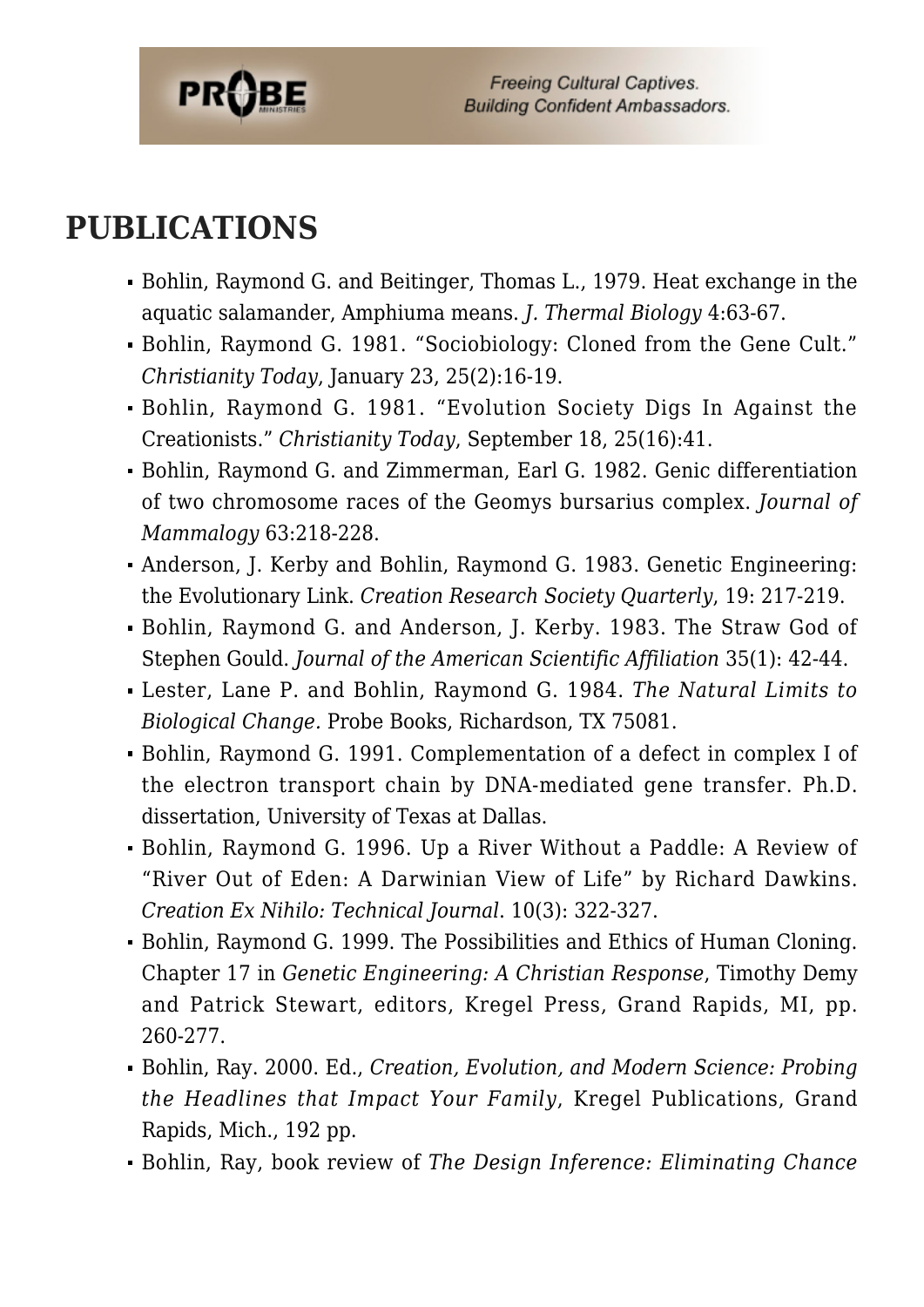

*through Small Probabilities* by William Dembski, Cambridge: Cambridge University Press, 1998 in *Philosophia Christi* Vol. 2 (2), 2000, p. 142-144.

- Linda K. Bevington, Bohlin Ray G., Stewart, Gary P., Kilner, John F., and Hook, C. Christopher. 2004. *Basic Questions on Genetics, Stem Cell Research, and Cloning: Are these Technologies Ready to Use?* Kregel Publications, Grand Rapids, Mich., 125p.
- Sebastian, Sharon and Bohlin, Raymond G. 2009. *Darwin's Racists: Yesterday, Today and Tomorrow*. Virtual Bookworm.

### **PROBE RADIO TRANSCRIPTS**

- Darwin on Trial
- Christian Environmentalism
- Sociobiology: Evolution, Genes, and Morality
- How to Talk to Your Kids about Creation and Evolution (with Sue Bohlin)
- The Grand Canyon and the Age of the Earth
- The Epidemic of Sexually Transmitted Diseases
- The Five Crises of Evolutionary Theory
- Human Cloning
- Human Fossils: Just So Stories of Apes and Humans
- The Natural Limits to Biological Change
- Why We Believe in Creation
- The Sanctity of Human Life
- The Worldview of Jurassic Park
- Sexual Purity
- Defending the Faith Philosophically (with Don Closson, Rich Milne, and Jerry Solomon)
- Men Are from Mars, Women Are from Venus (with Sue Bohlin)
- Evolution's Big Bang: The Cambrian Explosion
- The Battle for Life: Physician-Assisted Suicide
- Up A River without a Paddle: A Darwinian View of Life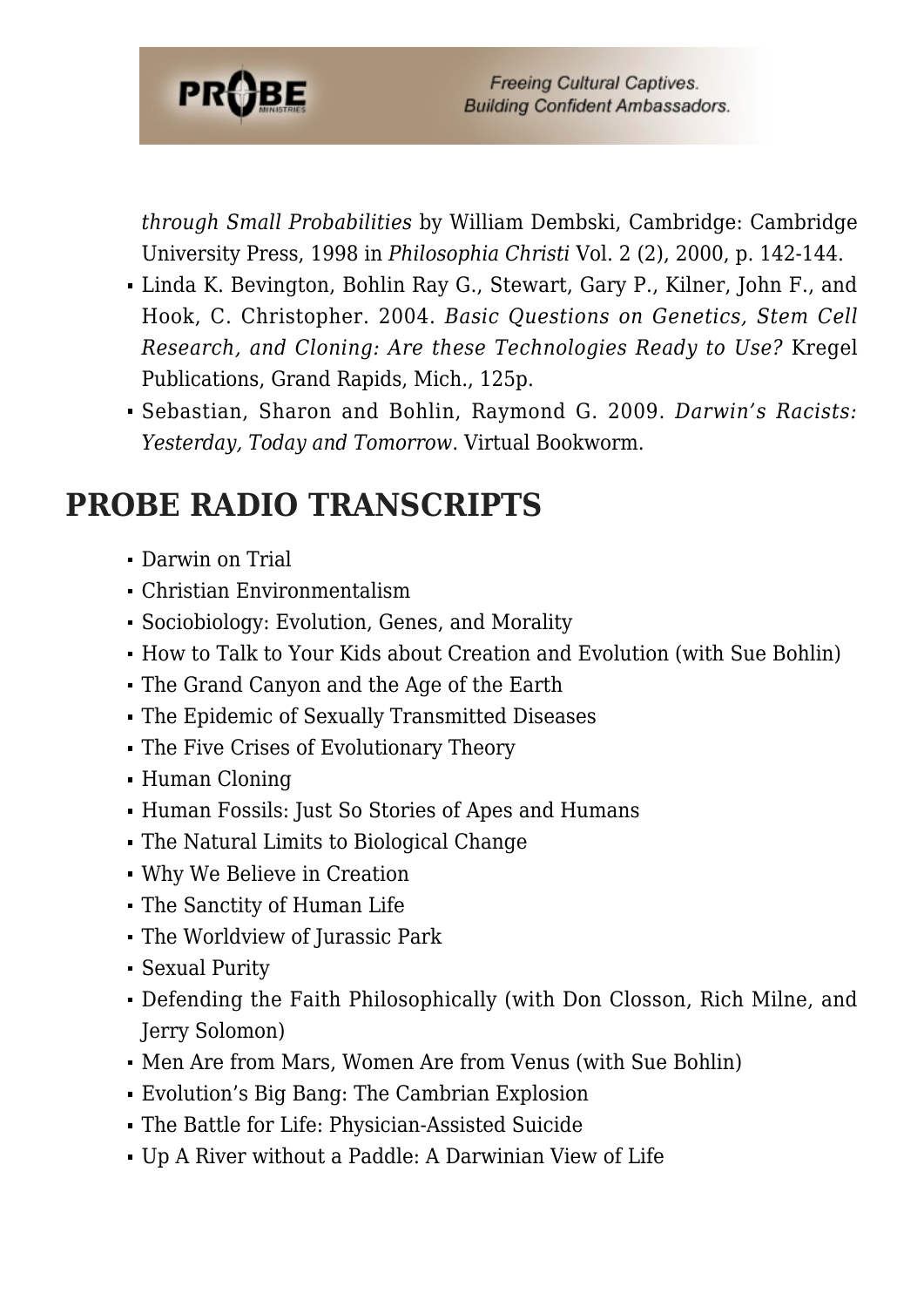

- I Life on Mars: Are We Alone in the Universe?
- Can Humans Be Cloned Like Sheep?
- Darwin's Black Box
- Campus Christianity
- The Star of Bethlehem
- Contact: A Eulogy to Carl Sagan
- Christian Views of Science and Earth History (with Rich Milne)
- Cloning and Genetics: The Brave New World Closes In
- Why Does the University Fear Philip Johnson?
- Darwinism Takes a Step Back in Kansas
- Mere Creation: Science, Faith, and Intelligent Design
- Genetic Engineering
- The Coming Revolution in Science
- Human Genetic Engineering
- Human Genome Project
- Icons of Evolution
- Global Warming
- The Controversy Over Stem Cell Research
- PBS Evolution Series
- Stem Cells and the Controversy over Therapeutic Cloning
- Where Was God on 9/11?
- The Galapagos Islands: Sacred Ground of Evolution
- Are We Alone in the Universe?
- The Controversy Over Stem Cell Research
- Is the Tender Warrior Wild at Heart?
- Genetic Engineering
- Human Genetic Engineering
- The Controversy of Evolution in Biology Textbooks
- Redesigning Humans: Is It Inevitable?
- The Continuing Controversy Over Stem Cells
- Total Truth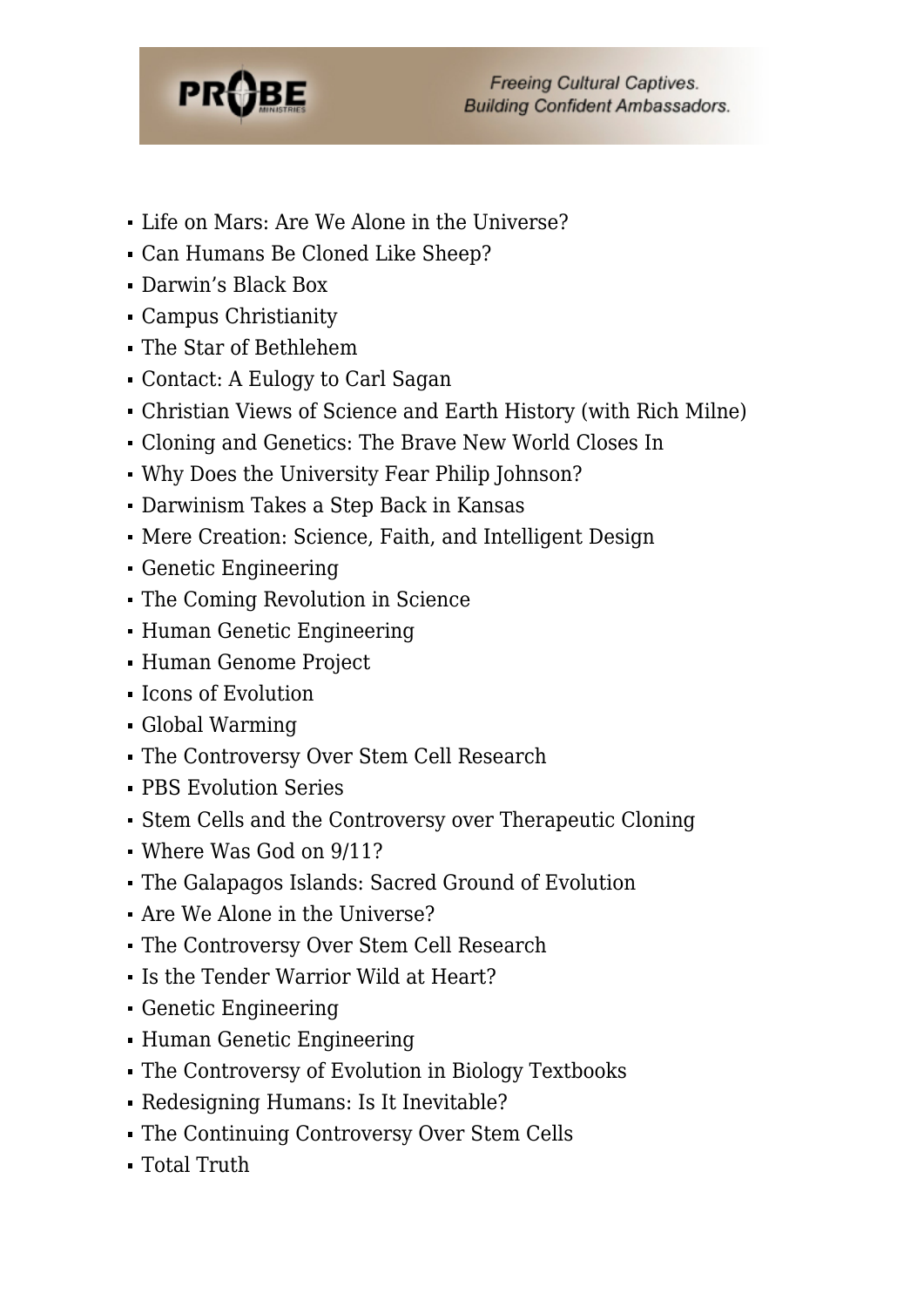

**Freeing Cultural Captives. Building Confident Ambassadors.** 

- Was Darwin Wrong?
- The Impotence of Darwinism
- The Case for a Creator
- The Privileged Planet
- Is Intelligent Design Dead?

# **ORIGINS LECTURE TOPICS**

### **Amoeba to Man: You Can't Get There From Here**

An analysis of the various examples of evolutionary change today and the evidence for the concept of the created kind. Video and Power Point on video projector.

### **Creation/Evolution: What Can We Know About the Origins of the Universe and Life?**

A fast-paced presentation outlining the major tensions in the origins debate and what conclusions we can draw. Summarizes the evidence for the origins of the universe and life, the origin of complex adaptations and the evidence for design and intelligence. Requires 1 hour and 15 minutes. Video and Power Point on video projector.

#### **Christian Views of Science and Earth History**

A description of the three most prevalent Christian views of Genesis: Literal or Recent Creation, Progressive or Day Age Creation, and Theistic Evolution. Strengths and weaknesses of each one are analyzed and discussed. Power Point on video projector.

### **Early Man and Human Fossils**

This presentation analyzes the fossil evidence for human evolution from a creationist perspective. The scarcity of fossils, the twists of interpretation, and the fossils that are out of place are discussed. Power Point on video projector.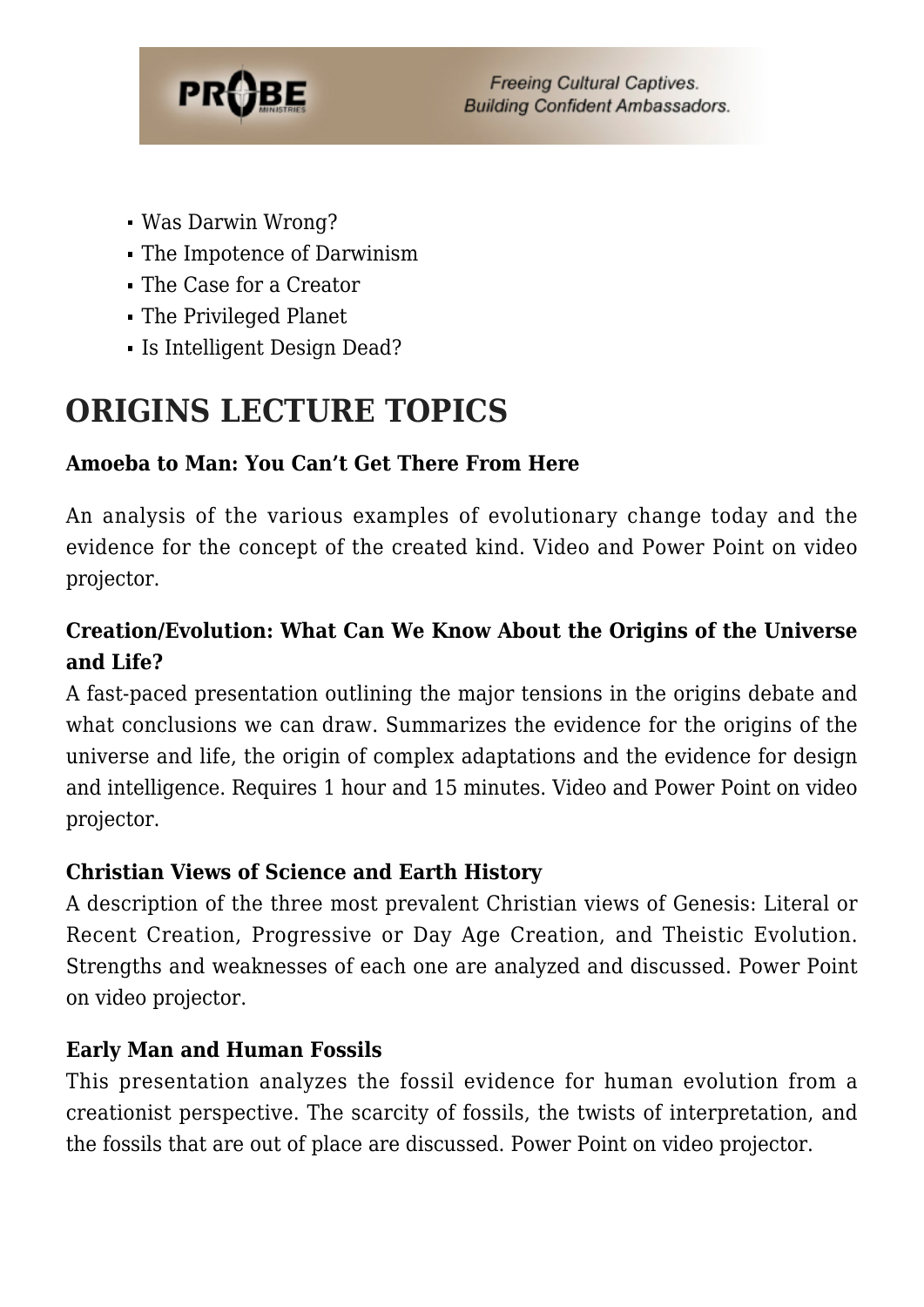

#### **Evidence of Intelligence**

Evidence for an intelligent creator from molecules to the universe. Video and Power Point on video projector.

#### **The Grand Canyon and the Great Flood**

This presentation takes you on a hike into the Grand Canyon with the Institute for Creation Research. You'll see some of the fabulous sites in the Grand Canyon as well as an explanation as to how ICR believes the Canyon may have been formed in conjunction with the flood of Noah. Slide illustrated.

#### **In the Beginning: A Study of Genesis One**

This is a verse by verse discussion of the first chapter of Genesis.

#### **The Influence of the Evolutionary Worldview on Society**

More and more evolutionists are calling for a new society based on the principles of evolution. What do they want? Power Point on video projector.

#### **Life's Origins**

A critique of the general scheme of chemical evolution and evidence for the hand of God in living cells. Video and Power Point on video projector.

#### **Why We Believe in Creation**

A biblical apologetic for a creationist position based primarily on the nature and character of God and the centrality of creation in the Bible.

# **NON-ORIGINS LECTURE TOPICS**

#### **A Christian Environmental Ethic**

Christianity provides the only real basis for ecological concern. It should not take a crisis for Christians to be environmentally aware. Video and Power Point on video projector.

#### **Abortion: The Destruction of the Innocents**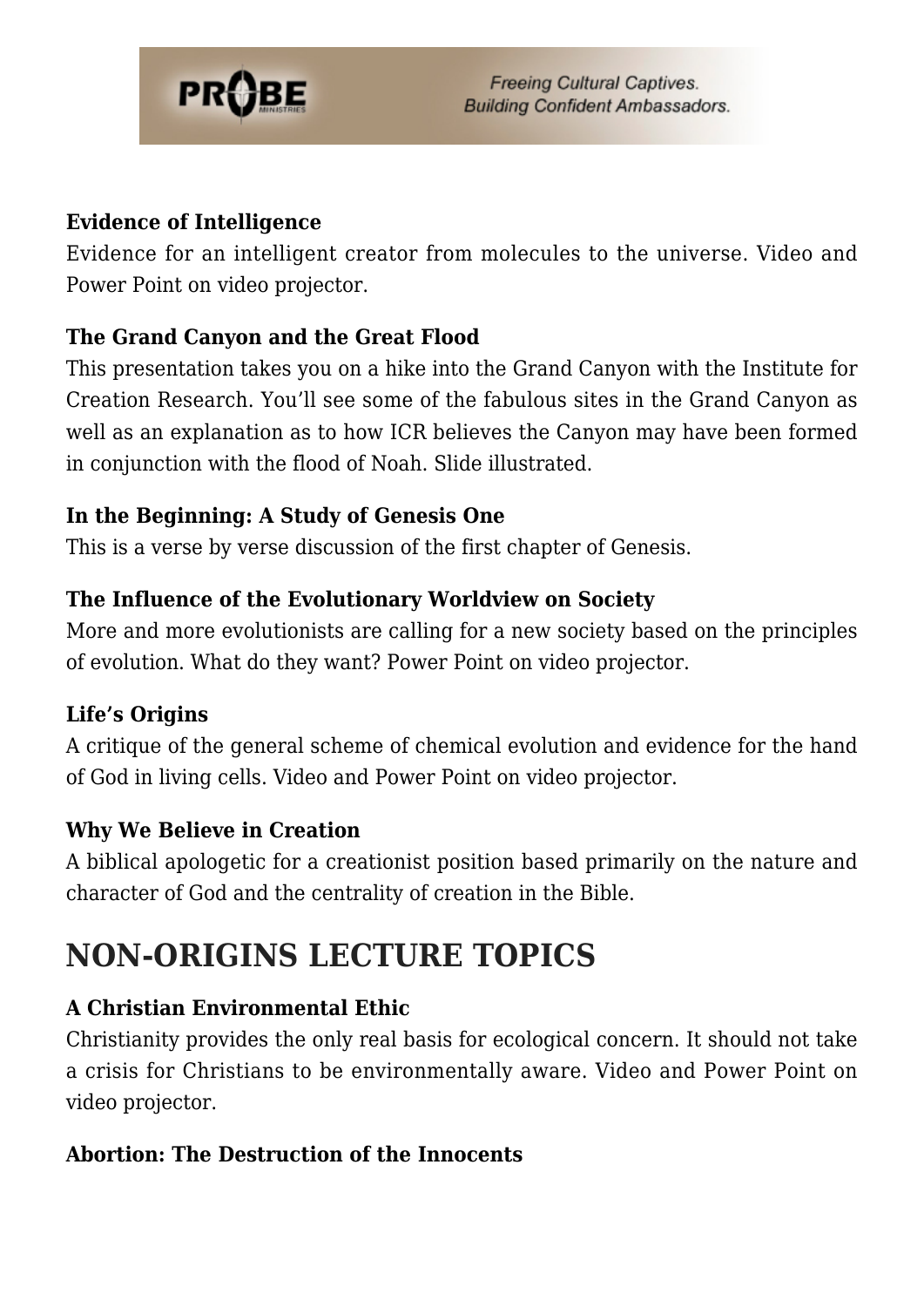

Abortion is an unjustifiable intrusion on the safety of the womb. What is the logic behind the abortion movement and how should we respond. Power Point on video projector.

#### **A Defense of Christianity: Can Christianity Be Trusted?**

This presentation will defend Christian Theism as a worldview and examine historical evidence for the truth of Christianity. Power Point on video projector.

#### **Campus Christianity: How Should We Live?**

Four principles (Think Christianly, Cultivate a Teachable Spirit, Pursue Excellence, and Faithfulness) are presented for effective Christian witnessing in the classroom (or any sphere of life) are addressed. Also presented as **Being Christian in a Post-Christian Society**for adult audiences. Video and Power Point on video projector.

#### **Human Nature: Who Are We?**

Various views of the nature of man and their consequences are examined and contrasted with the Christian view. Video and Power Point on video projector.

### **Infanticide and Euthanasia: Gateway to the Death Camps of the 21st Century**

The legacy of abortion is an ever decreasing value of human life in our society. The slippery slope is becoming steeper. Video projector.

#### **Genes, Cloning, and Genetic Engineering: A Christian Perspective**

How will these new technologies be used? Is it a Pandora's Box or a miracle cure? Power Point on video projector.

#### **The Worldview of Jurassic Park**

Scenes from the movie *Jurassic Park* are viewed with the intent of discovering the some of the obvious and also some of the subtle messages contained within this incredible piece of entertainment. TV/VCR and Video projector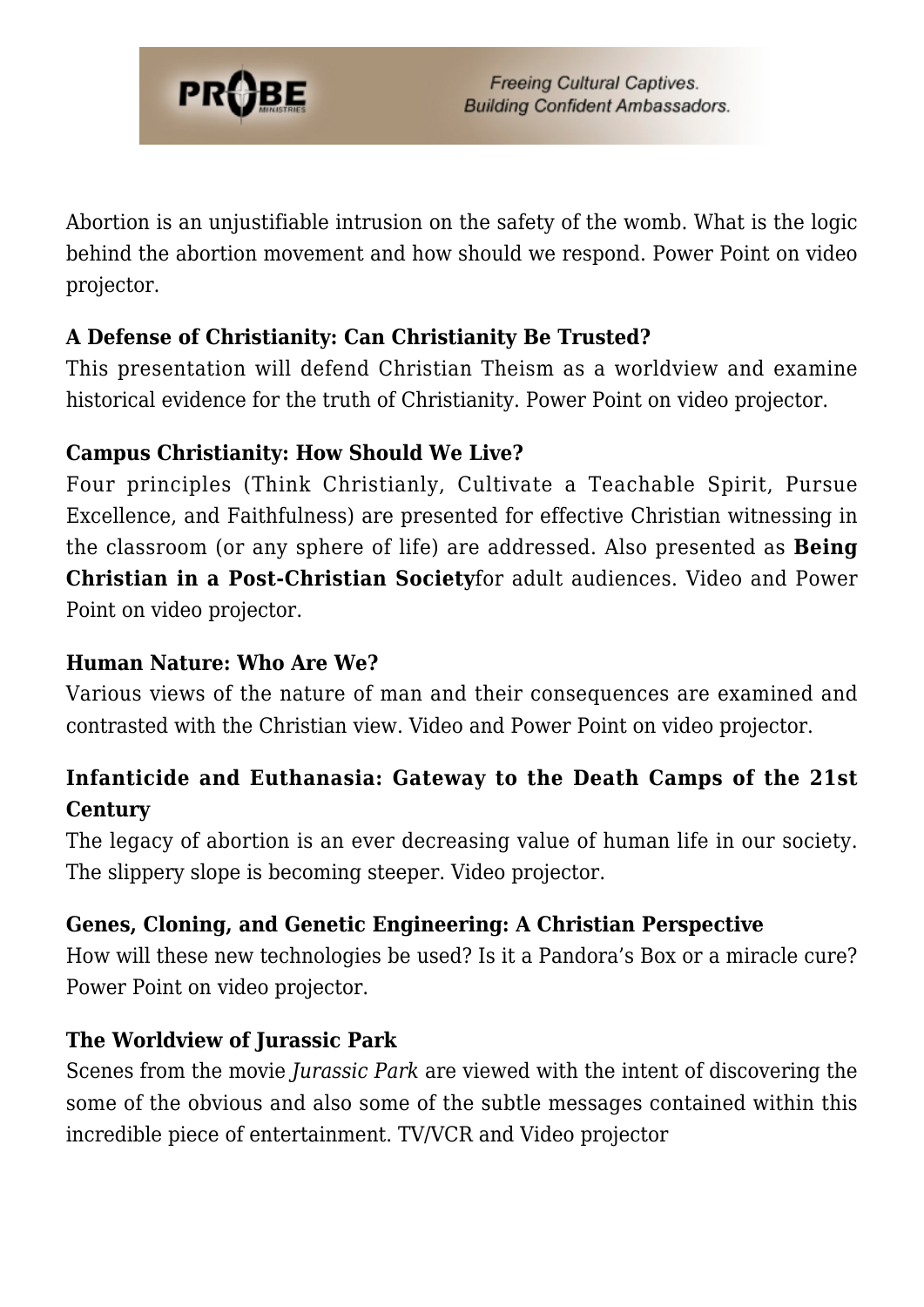

#### **Guys are from Mars, Girls are from Venus**

This presentation looks at the astonishing agreement between the newfound discoveries in the secular world concerning the uniqueness of men and women and their agreement with millennia old statements from the Bible. Power Point on video projector.

#### **A Christian Response to Homosexuality**

This presentation investigates the problem of homosexuality in our culture today, bringing together relevant Biblical passages and scientific studies from the fields of psychology, neurology, and genetics. The goal is to understand what God says, what science knows, and how we are to respond. How can we "hate the sin, yet love the sinner"? Power Point on video projector.

#### **Safe Sex and the Facts**

This presentation documents the unprecedented epidemic of sexually transmitted diseases. Primary to the discussion is the clear medical evidence that abstinence followed by monogamy is the only way to stay reproductively healthy throughout one's adult life.

#### **Science and Worldview**

This presentation explores the roots of modern science from a Christian world view and why other worldviews failed to produce science as we know it. Power Point on video projector.

#### **Worldviews: What Is True?**

The major "isms" (theism, naturalism, and pantheism) in our culture and their influence are discussed. Power Point on video projector.

# **POSITION STATEMENT ON**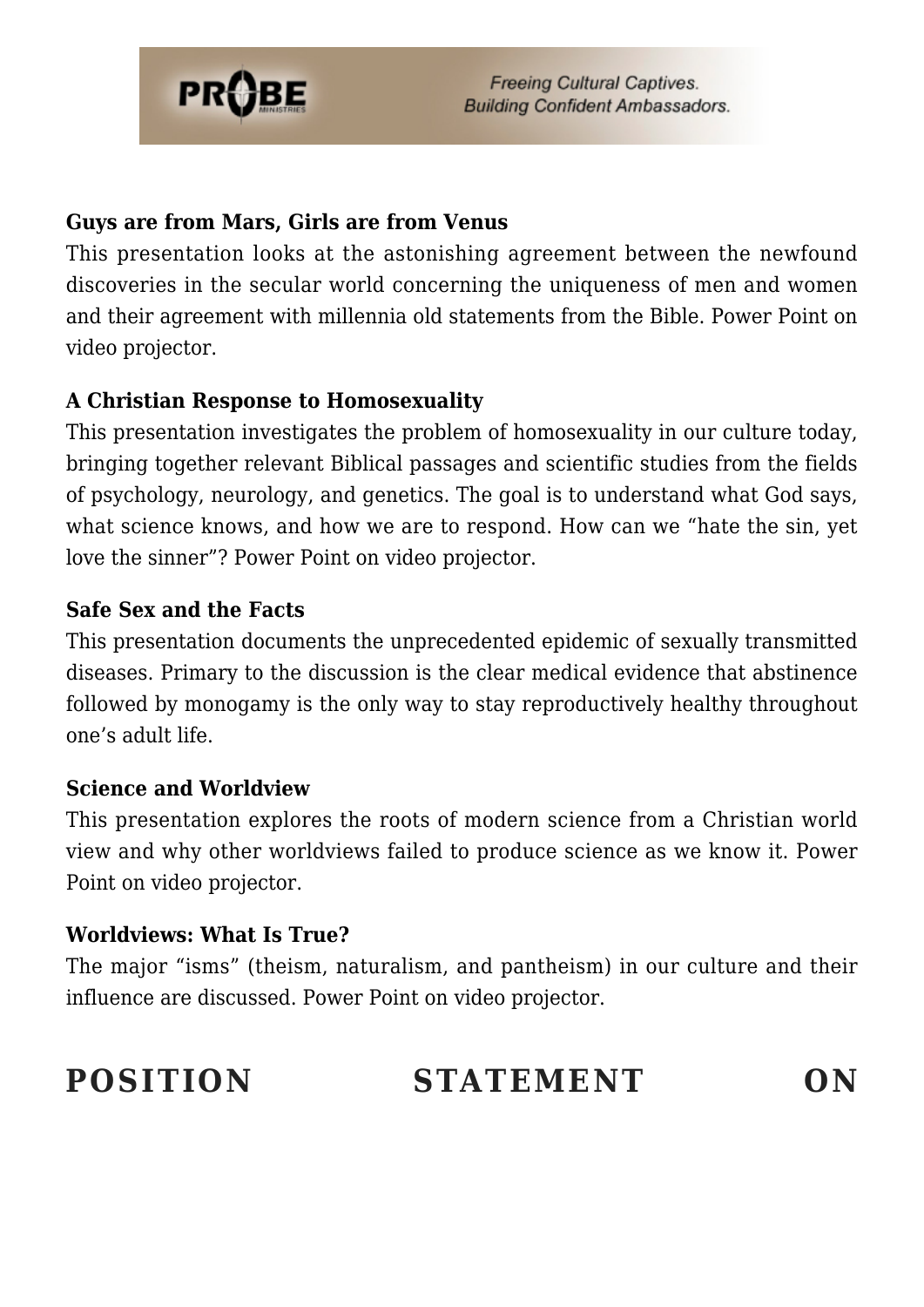

**Freeing Cultural Captives. Building Confident Ambassadors.** 

# **CREATION/EVOLUTION**

1. That God is Creator is clearly taught in Scripture: Genesis 1 and 2, Job 38-41, Psalm 104, Romans 1:18-20, and Col. 1:16,17. The suggestion that life and man are the result of chance is incompatible with the biblical concept of intelligent creative activity. Theistic evolution is not a viable option in my opinion.

2. The data from astrophysics, astronomy, and mathematics do not support the concept of an eternal universe with no beginning. Something, indeed, has always existed, but it is not matter and energy. There is a definite requirement for a transcendent energizing existence which is outside the material universe.

3. The data from geology, chemistry, biochemistry, and molecular biology do not support the theory that life arose from non-life by some process of chemical evolution. There is a definite requirement for intelligence in organizing and ordering living systems.

4. The data from paleontology, genetics, ecology, and molecular biology do not support the theory of descent with modification from single-celled organisms to man. The elements of intelligent design in nature point to a Supreme Designer that possesses a sense of beauty, form, function, and even humor. Though organisms do change over time, there appears to be genetically built-in limits to the amount and type of biological change that is possible.

5. The plain language of Genesis 1 seems to teach a recent literal six-day creation. There is much data from science, however, that indicates the universe and earth are billions of years old. I do not believe that certainty regarding the age of the earth is either necessary or possible at this time. Tension in areas of conflict between science and biblical interpretation should not necessarily be viewed as either questioning the inerrancy of scripture or a lack of faith. This issue should not be the focus of the creation/evolution debate at this time.